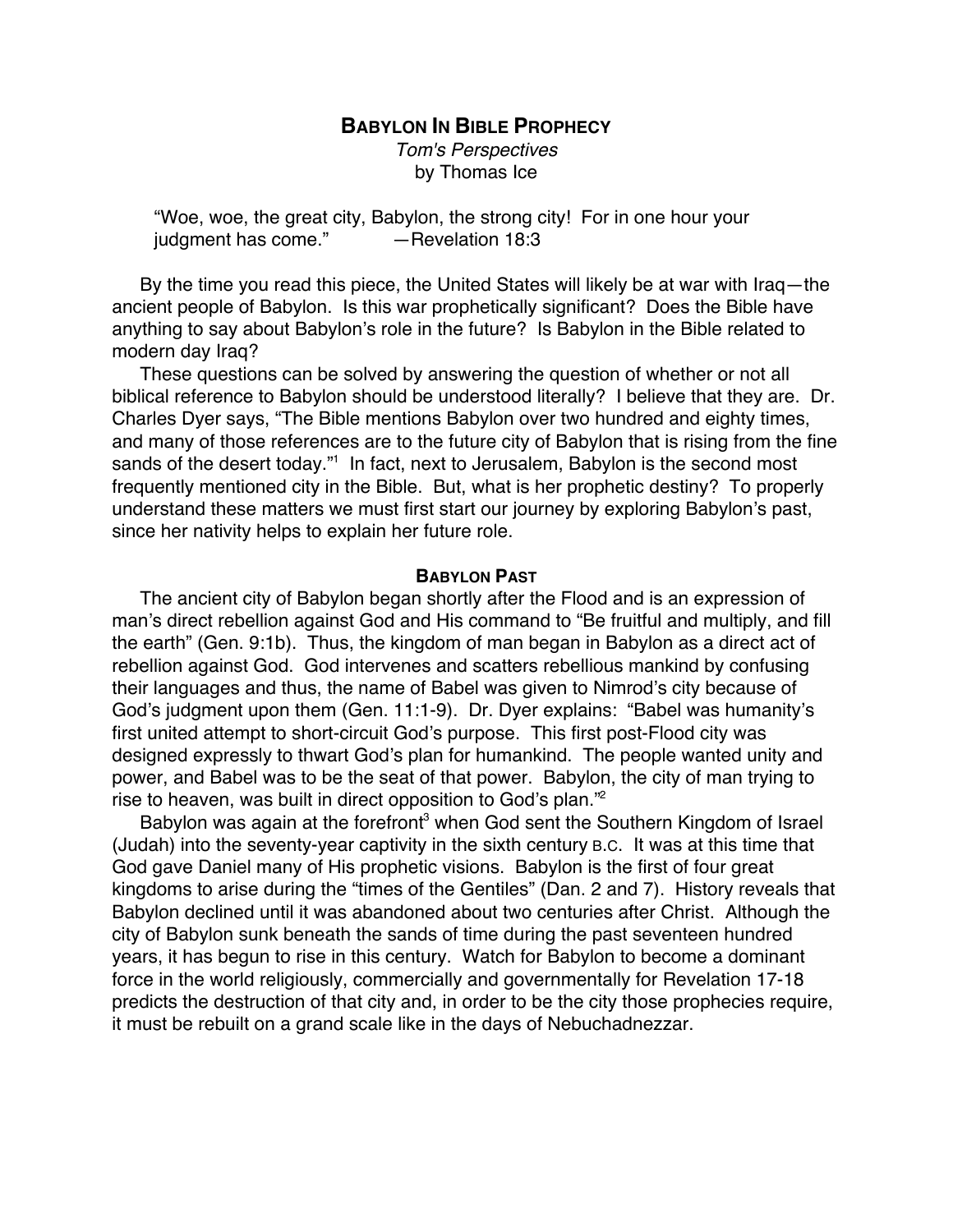### **BABYLON FUTURE**

Just as Babylon has played an important role in past history, so she is scheduled by God—as revealed in prophecy—to play a central role in the future. Babylon will likely become the capital for the antichrist during the coming seven-year tribulation, as portrayed in the Left Behind novel series of Tim LaHaye and Jerry Jenkins.

Babylon was the most important city in the world for about 2,000 years in the past and the Bible tells us that she will be revived and brought onto the end-time stage to play a leading role (Rev. 14:8; 16:19; 17—18). End-times prophecy demands that Babylon be rebuilt and become an important city in world affairs during the tribulation. Isaiah 13:19 says, "And Babylon, the beauty of kingdoms, the glory of the Chaldeans' pride, will be as when God overthrew Sodom and Gomorrah." The context of Isaiah 13 is "the day of the LORD," the most common Old Testament term for our more widely know term of the tribulation. Further, Babylon has indeed been conquered in the past, but never has she been destroyed cataclysmically (i.e., "as when God overthrew Sodom and Gomorrah"). In fact there are said to be about 250,000 people living in Babylon today. Revelation 18:16, 19 echoes such a sudden destruction from the hand of God, "'Woe, woe, the great city, . . . for in one hour she has been laid waste!'" Dr. Arnold Fruchtenbaum declares, "the prophecies regarding the city of Babylon have never been fulfilled in the past, as any encyclopedia article on Babylon will make quite clear. In order for these prophecies to be fulfilled, it will require the rebuilding of the city of Babylon in the same general area. Ancient Babylon is in present day Iraq."<sup>4</sup> Thus, Babylon has a great future role in history, but will be utterly destroyed in a moment of future history.

Babylon is pictured in Revelation 17—18 as the source of ungodly religion, government, and economics. Virtually all unrighteous, end-time aspects of society are derived from a Babylonian source. The true character of Babylon is revealed to John in Revelation 17:5 as a mystery that is exposed as:

# "BABYLON THE GREAT, THE MOTHER OF HARLOTS AND ABOMINATIONS OF THE EARTH"

As the mother of all false religion, Babylon is the source from which arises false Christianity in our own day and certainly during the tribulation. All the streams of apostate Christianity—Roman Catholicism, Eastern Orthodox, and Liberal Protestantism—will converge into ecclesiastical Babylon (Revelation 17) during the tribulation. Dr. Dyer tells us, "In Revelation 17, John describes a vision with two parts. The first part of the vision is a woman identified as 'Babylon.' She is a city of extreme wealth that controls 'peoples, multitudes, nations and languages' (Revelation 17:5, 15). She is the literal rebuilt city of Babylon."<sup>5</sup> These will all continue their deceptive roles, but will experience God's judgment during and at the end of the tribulation. The same opinion and destiny is noted in Revelation 18 of commercial Babylon.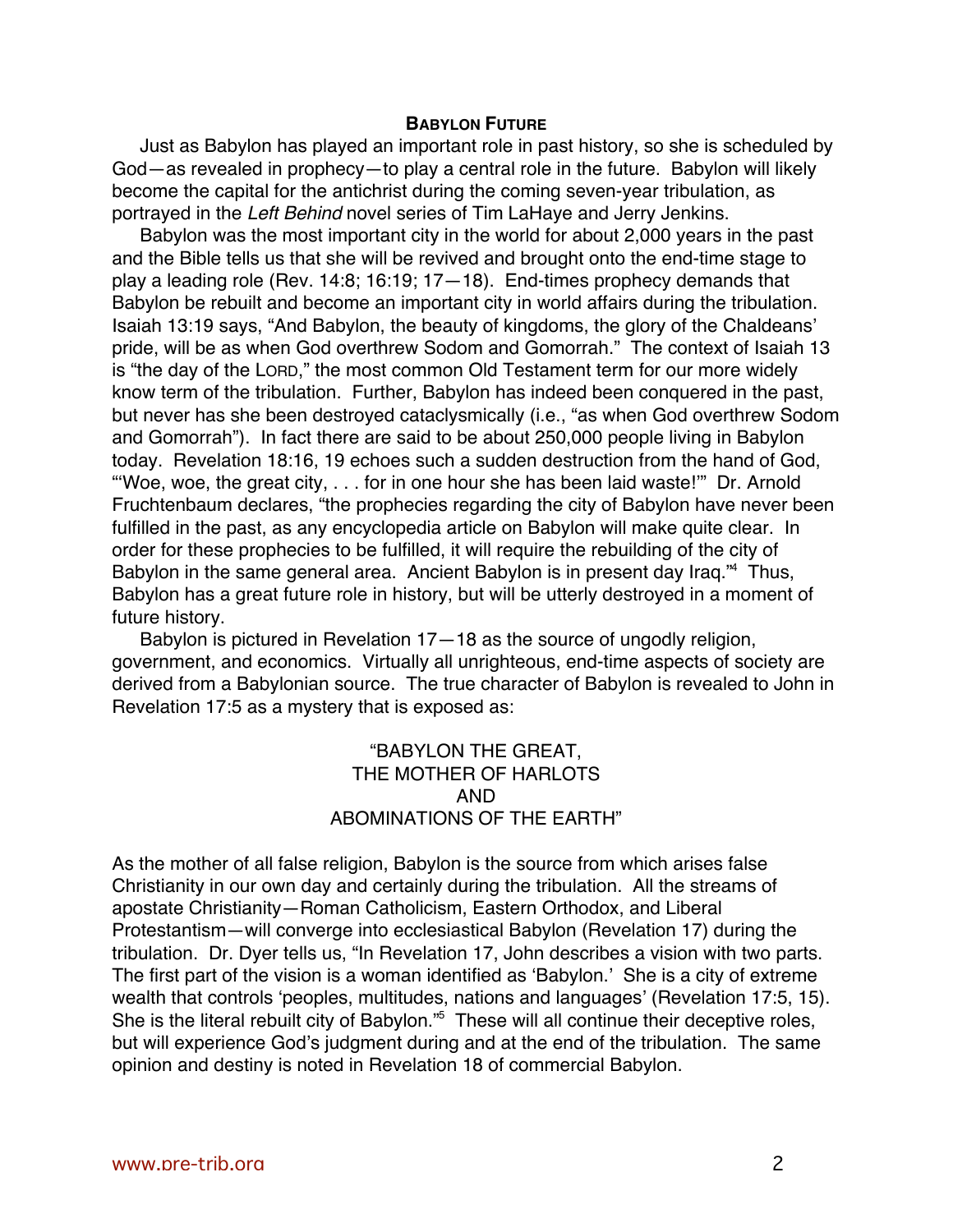## **LITERAL BABYLON**

Down through church history most Bible interpreters have thought that Babylon was some kind of code word for some other entity, like the Roman Empire, Roman Catholicism, apostate Christianity, or even the United States or Great Britain. However, I believe that just like Israel always refers to Israel in the Bible, so also Babylon always refers to Babylon.

First of all, I believe that the Book of Revelation is a Grand Central Station into which all future Bible prophecy flows. Dr. Fruchtenbaum explains it as follows:

The Old Testament prophecies are scattered throughout the books of Moses and the various prophets and writings. It would have been impossible to develop these prophecies into any chronological sequence of events. The value of the book of Revelation is not that it provides new information, but rather that it takes the scattered Old Testament prophecies and puts them in chronological order so that the sequence of events can be determined.<sup>6</sup>

When you study what God says about Babylon in the Book of Revelation, it is clear that those prophecies have not been fulfilled through past events, therefore, they must be fulfilled through future events as noted in Revelation. Revelation 17 and 18, which speak extensively about Babylon, have many allusions to such Old Testament prophecies about Babylon such as Isaiah 13 and 14, Jeremiah 50 and 51, and Zechariah 5:5-11.<sup>7</sup> The only reasonable interpretation for a literal interpreter to reach is "it is Babylon on the Euphrates."<sup>8</sup> Dr. Robert Thomas goes on to say, "In the future day anticipated in the pages of this prophecy, this city will become the focal point for a religious system staunchly opposed to the truth of Christianity. The system will thrive for a time in gaining influence over the commercial and political entities of its time, until the beast and the ten kings determine that it no longer has a usefulness for their purposed. They will then dismantle it."<sup>9</sup> The Babylon of Revelation is literal and therefore these prophecies about her will be fulfilled in the future, perhaps even the near future.

### **NEWSPAPER EXEGESIS?**

Preterists, like Gary DeMar, scoff at the prospects of a future rebuilt city of Babylon that plays a role in end-time prophecy. "Should we expect a reconstituted Babylon in the future based upon events described in the Book of Revelation," asks DeMar? "Is Revelation's Babylon the same as the Babylon of the Old Testament? . . . Not at all."<sup>10</sup> DeMar believes that those of us who see a correlation between current events and God's preparation for the coming tribulation period is "newspaper exegesis." He says that we are "reading the Bible through the lens of current events."<sup>11</sup> I contend that just the opposite is true.

For many years the literal interpreters of Bible prophecy have taught that Israel must return to the land before the tribulation, based up their understanding of the prophetic timetable. That has come to pass with the founding of the present state of Israel in 1948. There are back in their land and poised to fulfill their destiny when the tribulation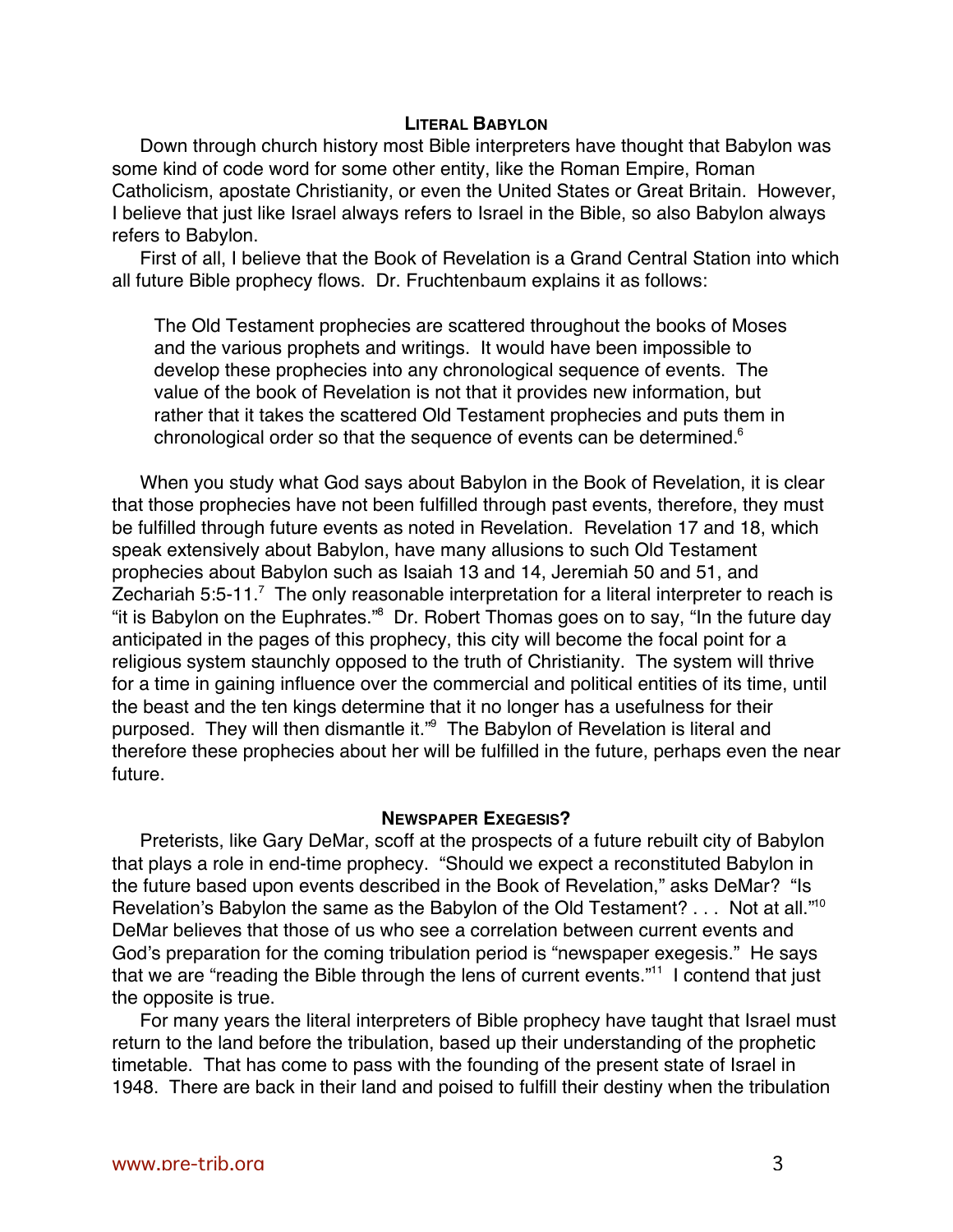begins. Those in the past, before 1948, did not believe this based upon what the newspapers said. Instead, they believed it because the Bible said so. It just so happened that God is bringing this to pass before a watching world as the newspapers chronicle current events. If this belief had been a function of "newspaper exegesis" then we would not have begun proclaiming our view of a reconstituted Israel until that time. Instead, Bible students were proclaiming it as a future event for hundreds of years before it occurred.

In the same way, prophecy students have also taught for many years that there will be a Revived Roman Empire and the need for a rebuilding of the city of Babylon since these entities will play a specific role during the future time of great tribulation. Before Saddam Hussein rose to power, Charles Dyer completed his Th.M. thesis at Dallas Theological Seminary in May 1979, in which he argued for a future rebuilding of Babylon. Well before his time there was developing a loud chorus of Bible students who also contended that the Bible predicts a future rebuilding of the city of Babylon on the Euphrates River.

In my limited library, I have found a number of men who taught a future Babylon from Revelation 17 $-$ 18. They include the following: B. W. Newton (1853),<sup>12</sup> Robert Govett (1861),<sup>13</sup> G. H. Pember (1888),<sup>14</sup> J. A. Seiss (1900),<sup>15</sup> Clarence Larkin (1918),<sup>16</sup> E. W. Bullinger (1930),<sup>17</sup> William R. Newell (1935),<sup>18</sup> F. C. Jennings (1937),<sup>19</sup> David L. Cooper (1942),<sup>20</sup> G. H. Lang (1945).<sup>21</sup> I am sure that more could be added to the list.

### **CONCLUSION**

Since a literal Babylon will have a role in the coming tribulation, it makes sense that the current war with Iraq, while not a fulfillment of Bible prophecy, most certainly is posturing of Babylon for her impending role. It will be interesting to see what transpires during this war and what insights we can gain as to how it may or may not be a preparatory stage for the tribulation. Maranatha!

#### **ENDNOTES**

<sup>&</sup>lt;sup>1</sup> Charles H. Dyer, *The Rise of Babylon: Is Iraq at the Center of the Final Drama?* revised edition, (Chicago: Moody Press, [1991], 2003), p. 16.

 $\frac{2}{3}$  Dyer, *Rise of Babylon*, p. 47.

<sup>&</sup>lt;sup>3</sup> For an overview of Babylon see our chart "Babylon in History and Prophecy" in Tim LaHaye and Thomas Ice, *Charting the End Times: A Visual Guide to Understanding Bible Prophecy* (Eugene, OR: Harvest House, 2001), pp. 104-06. See also, Joseph Chambers, *A Palace for the Antichrist: Saddam Hussein's Drive to Rebuild Babylon and Its Place in Bible Prophecy* (Green Forest, AR, 1996).

Arnold Fruchtenbaum, *The Footsteps of the Messiah: A Study of the Sequence of Prophetic Events*, (Tustin, CA: Ariel Ministries Press, 1982), p. 192.

 $^{5}$  Dyer, *Rise of Babylon*, p. 162.

Fruchtenbaum, *Footsteps*, p. 9. <sup>7</sup>

For a list of the 550 Old Testament allusions in Revelation see Fruchtenbaum, *Footsteps*, pp. 454-59. For a defense of a literal Babylon and how the Old Testament references in Revelation support that view see Charles H. Dyer, "The Identity of Babylon in Revelation 17—18," two parts, *Bibliotheca Sacra*, Vol. 144, No. 575 (July-September 1987), pp. 305-16, and No. 576 (October-December 1987), pp. 433-49. See also Charles Harry Dyer, "The Identity of Babylon in Revelation 17—18," Th.M. thesis, Dallas Theological Seminary, 1979.

 $^8$  Robert Thomas, *Revelation 8—22: An Exegetical Commentary* (Chicago: Moody Press, 1995), p. 307.

Thomas, *Revelation 8—22*, pp. 307-08.